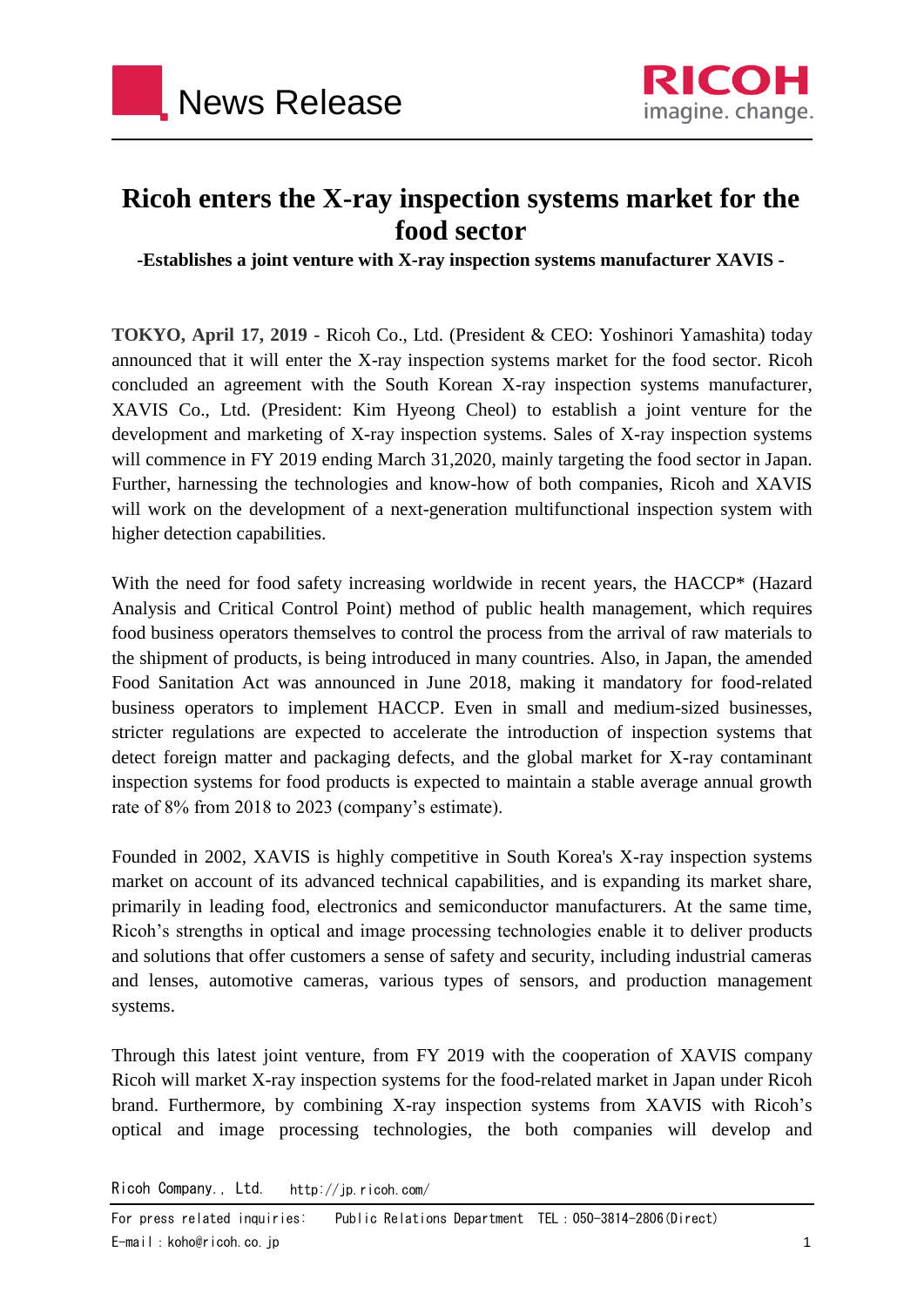commercialize a next-generation multifunctional inspection system that supports complex inspections with higher detection accuracy.

In addition, the need is expanding for a reliable and safe method of inspection to identify internal defects in industrial products such as lithium-ion batteries and electronic substrates, which are increasingly in demand for electric vehicles and mobile devices. The new company will gradually expand its business areas not only in the food sector but also in the industrial field in order to meet this demand.

Ricoh will continue to meet the ever increasing demands for safety and security in all industrial sectors.

## **Overview of the joint venture company**

- 1. Company name RICOH Tech Vision Inc.
- 2. Establishment April 2019(TBD)
- 3. Capital 150 million yen
- 4. Address Undecided
- 5. Representative Kazuo Suganuma(TBD)

6. Business: Development, manufacture, and sales of X-ray inspection systems and related systems and software

\* HACCP (Hazard Analysis and Critical Control Point): A method of public health management that ensures the safety of products by requiring food-related business operators themselves to identify potential hazards such as food poisoning bacteria and foreign body contaminants, and then control the processes that are especially important for the elimination or reduction of those hazards throughout every stage of the chain, from the incoming of raw materials to the shipment of products. Announced by the food standards setting body Codex, a joint agency of the Food and Agriculture Organization of the United Nations (FAO) and the World Health Organization (WHO), HACCP is an internationally recognized initiative recommended to be adopted by each country.

## **Overview of XAVIS Co., Ltd.**

XAVIS Co., Ltd., headquartered in Korea, develops, designs, produces and sells X-ray systems. Since its establishment in 2002, it has won many awards as a promising SME that contributes to industrial development in Korea, and listed on KONEX in 2015. In the Korean market, XAXIS holds the high share of food and medicine X ray inspection machines.